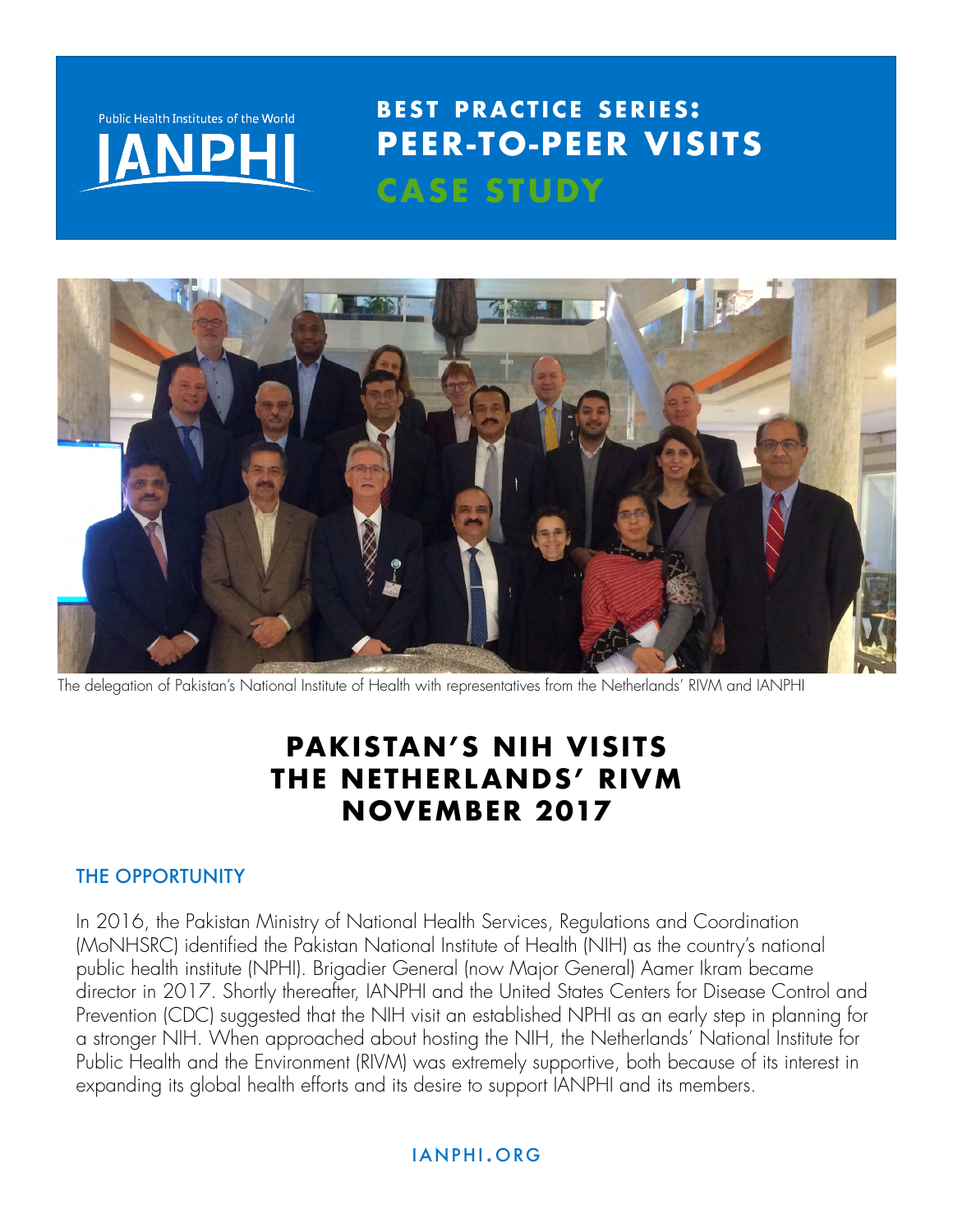## INTERNATIONAL ASSOCIATION OF NATIONAL PUBLIC HEALTH INSTITUTES

### IDENTIFYING THE HOST NPHI

The visit to an NPHI was envisioned as one day of a five-day strategic planning effort for NIH. Because of barriers for some partners to travel to Pakistan, a decision was made to visit an NPHI in a city that could also host the strategic planning meetings.

IANPHI identified RIVM as a potential host for NIH's delegation for several reasons. Both NPHIs have a focus on infectious diseases, with RIVM also having established programs in areas such as environmental monitoring. RIVM operated within a well-established legal framework, whereas NIH was working to develop one. Although the Netherlands is much smaller in population and size, like Pakistan it has a decentralized public health system, so RIVM's experiences working with its subnational governmental organizations were also of interest and relevance.

Both NPHIs had strong, experienced directors who value good leadership and management practices. Dr. André van der Zande, director of RIVM, had been in his position six years, and Major General Ikram had more than 25 years of experience working in public health. Logistics also played a role in the selection of RIVM. Amsterdam is an international hub, making travel there relatively easy. Visas for Pakistani officials and other participants in the strategic planning were not difficult to obtain. Additionally, Pakistan and the Netherlands both use English as a business language.

Other considerations included the wide range of options for walking and dining in Amsterdam, including availability of halal food.

#### PLANNING FOR THE VISIT

The proposed agenda topics for the peer-to-peer visit were based on the current and likely future activities of NIH; issues identified in the International Health Regulations Joint External Evaluation and other assessments; and challenges the NIH faced in transformation to a high-functioning NPHI, such as the lack of a modern legal basis.

Careful thought went into the makeup of the visiting delegation. Major General Ikram chose to include representatives from all key sectors within NIH, as well as three from outside NIH – two from provinces and the deputy director of the Ministry of Health. Participants from RIVM included people with interests and experience in global health and those with leadership roles and expertise in areas of mutual interest to NIH and RIVM.

Trip logistics required creativity and great attention to detail. RIVM is located outside of Amsterdam's metropolitan area, which complicated lodging and transport arrangements. Scheduling of the trip required taking national and religious holidays into account.

### ianphi.org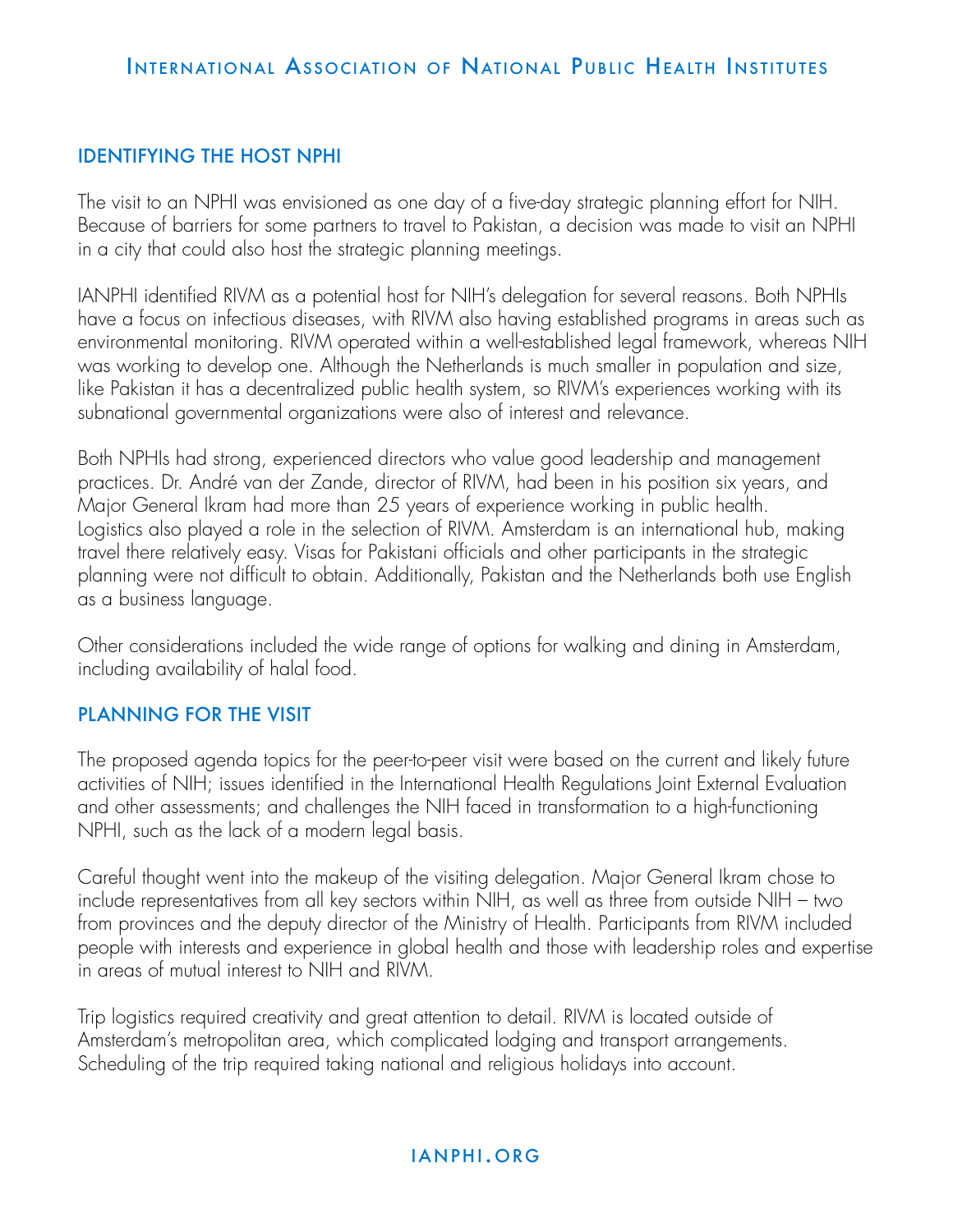### INTERNATIONAL ASSOCIATION OF NATIONAL PUBLIC HEALTH INSTITUTES

Considerations in selecting the hotel included location in an area where it was safe to walk at night and proximity to halal food options. Advance work was needed to ensure visitors would have easy access to the RIVM campus.

### THE VISIT

From the moment the delegation arrived on November 13, 2017, an engaging, supportive environment was established by Dr. van der Zande's warm welcome at the entrance to RIVM. In addition, Ms. Caroline van Maarseveen, who had assisted with logistics, was with the NIH team from the moment they arrived, staying with them throughout all the sessions. She provided continuity, ensuring that the visitors' questions were answered, arranging for side meetings, obtaining documents, and doing whatever she could to optimize the visitors' experience.

RIVM prioritized the perspective and interests of the NIH delegation in establishing the agenda. Sessions were led by subject-matter experts from RIVM, who had been given instructions to keep the formal presentations limited. Dr. van der Zande reflects that "up front, I said they must keep time for dialogue. I wanted conversation… to learn from each other." Examples of discussions that the NIH found most helpful included issues around leadership challenges and workforce development, the potential for including environmental monitoring in an NPHI, and issues around community involvement and preparedness.

The agenda included a small private meeting between the leaders of the two NPHIs. This provided an opportunity for frank discussion about issues such as the importance of scientific independence and the role of politics in public health, balancing among competing priorities, and the utility of a legal basis for an NPHI.

The agenda allowed for unstructured time, during which individuals from the two countries chatted over delightful Dutch snacks. Ms. Maarseveen had provided the Pakistani delegation in advance with short biographies and photos of key RIVM participants, which helped NIH visitors find people they were most eager to talk to.

#### SUCCESS FACTORS

Both Dr. van der Zande and Major General Ikram's personal involvement ensured that the right people participated, and that they remained fully engaged during the entire visit. Dr. van der Zande's coaching included guiding his staff "not to give their standard presentation but really look into the questions and the circumstances of the Pakistan delegation and to adjust their explanations of how we [operate] in the Netherlands, which is of course a different country and different culture… I think this is where we can do the best for our partner and to come out of our comfort zone to learn and to really dig deeper." The warm welcome, well-designed agenda, and structure of individual sessions helped to make the visit a success.

#### ianphi.org